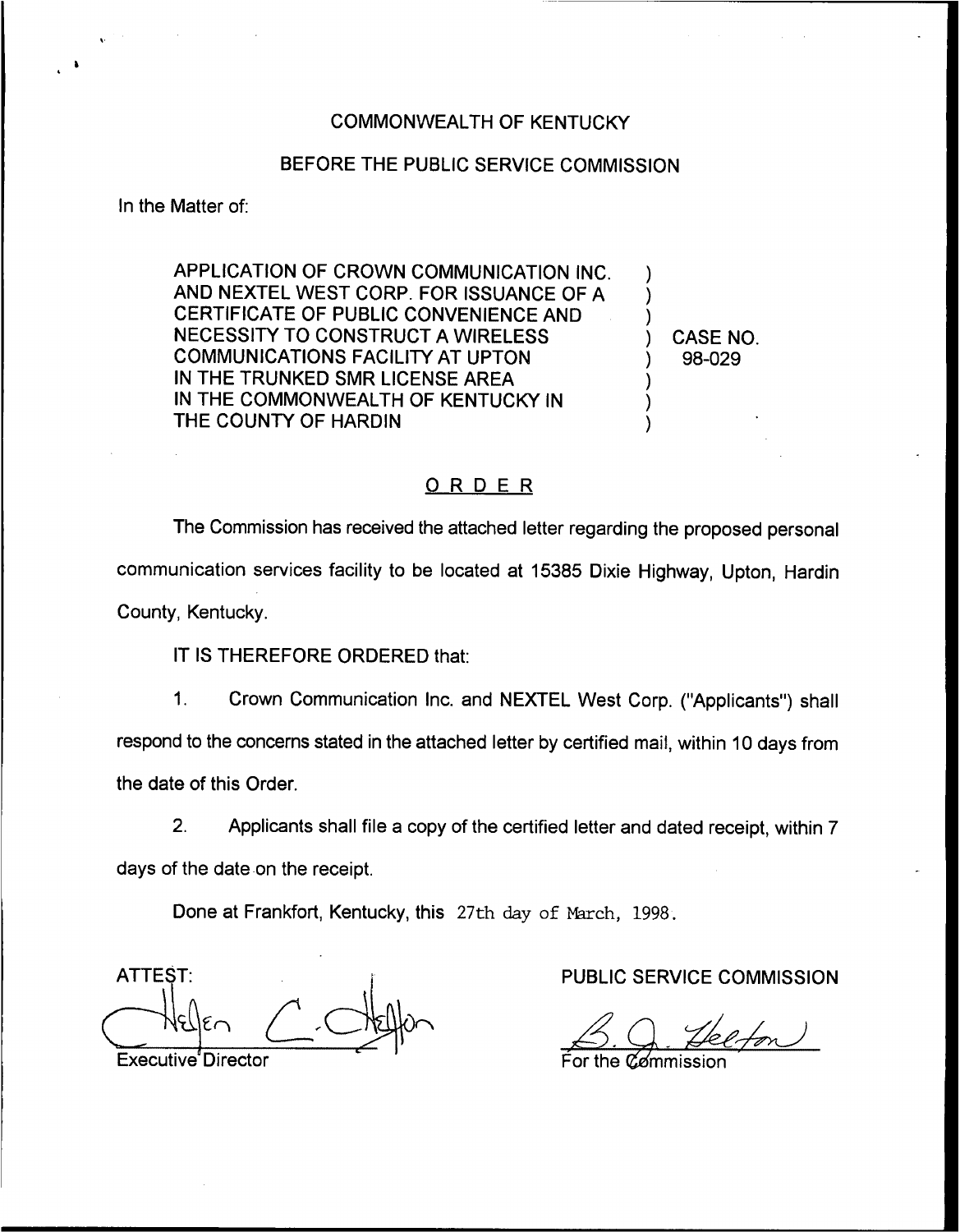

February 04, 1998

Joanna Dutra

ZONING COORDINATE

PUBLIC SERVICE COMMISSION OF KY

P.O. Box 615

Frankfort KY 40602

RE: Case #98029

This letter is a response to the above mentioned case #.

The construction of the proposed cellular radio telecommunication tower, requested by Crown Communications Inc., and Nextel Westcorp, (herein referred to as Company) to be located at 15385 South Dixie Highway, is of the great concern to me and my family.

<sup>I</sup> own 51 acres of farmland that is adjacent to the property on which the proposed tower is to be built. <sup>I</sup> strongly oppose the construction of the proposed tower.

The site of the existing tower, as well as proposed tower, is the land on which <sup>I</sup> was raised. <sup>I</sup> have dreamed of owning this land all of my life. These dreams have all but vanished, due to each reason stated below:

1) We have worked and saved for the past 16 years with the intention of building our home on the land that is directly across from the proposed building site. If the tower is constucted, it would literally be in our backvard! This would, to say the very least, be an eyesore!.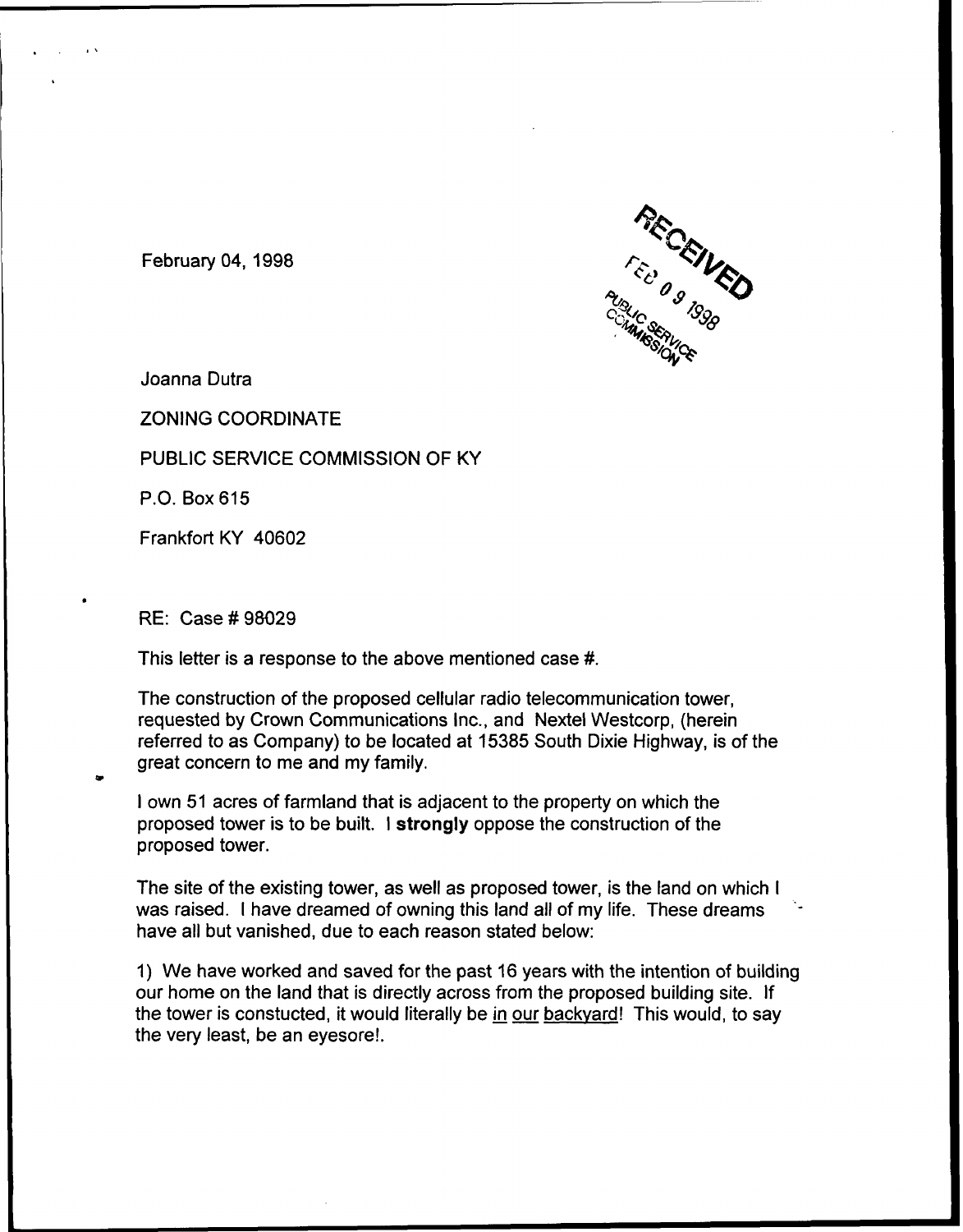2) The current tower has taken away from the natural beauty and habitat that once occupied the area. Family picnics and church youth outings, as well as my son's own camp site preferences, have all but come to a halt. The flashing lights on the tower, and the constant buzzing/humming noise that is already heard, is an irritation to these groups. You can imagine how much the current problem will be amplified if a second tower is built. Flashing lights and loud noises are the very things that our family and other groups enjoy getting away from. These existing irritants are already bothersome, a second tower would only add to the frustration. We all may as well take our outdoor ventures to Grand Central Station!

3) We feel that the possibility of (our) children being injured, as a result of their 'curiosity' of these towers, greatly increases with the addition of the second one.

I assume that 'warning signs' will be sufficiently posted as fair warning to trespassers. While <sup>I</sup> realize that it is our responsibility to supervise and know the whereabouts of our children, but as we all know -- KIDS WILL BE KIDS!! Thus, the potential of injury to them will certainly rise!

4) <sup>I</sup> assume that a flashing light(s), such as the one that is on the existing tower, will accompany the new tower. This light certainly does it's job of illuminating the area, as <sup>I</sup> have been near the tower at night and have witnessed this occurrence. Again, another nuisance already in place, should we choose to pursue our dream of building on the site in question.

5) We are currently customers of another cellular telephone service. My wife and <sup>I</sup> each have a cell phone. The sole purpose of purchasing these phones was that we would be able to communicate to each other while traveling between our farms. (I am a truck driver and I frequently work an 'on-call' shift. Therefore, it is a common need of my wife to be able to contact me when <sup>I</sup> am doing farm work. Having the availability/convenience of cell phones was a welcomed tool with this task.) These farms are within a 2 mile radius of one another, as well as a 2 mile radius of our home. The cell phones worked efficiently before the existing tower was built. Since the erection of the first tower in 1997, we are completely unable to utilize our cell phones while in the area described above. It is our assumption that this tower is the culprit of our cell phone problems.

Will the second tower multiply these cell phone problems? How many other cell phone customers in our area have been affected, and have not yet figured out the origination of their cell phone problems? An interesting question that will be addressed to the office of our current cell phone service.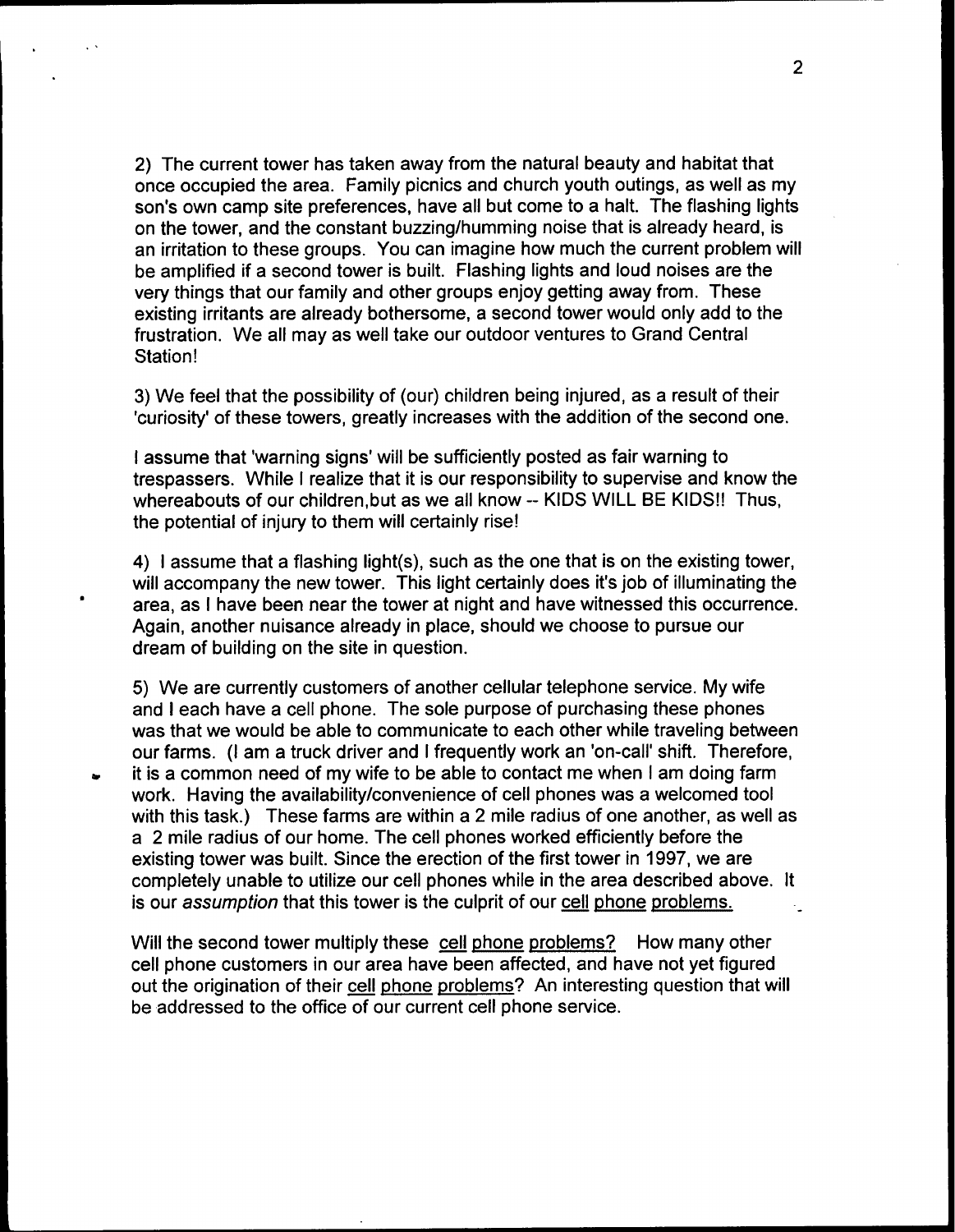6) To our knowledge, a law enforcement official has been called to the site of the current tower 2 times since it's inception. Both times we heard that the officer was called due to an alarm on the tower being activated.

# WAS THIS THE RESULT OF FAULTY EQUIPMENT?

<sup>I</sup> certainly understand the possibility of equipment failure. However, how often does this happen? We may not be affected by this unless we choose to build near the sight. However, if we do, <sup>I</sup> am certain that we will be aware of each and every time an official is called, especially if he is called during the night.

# WAS THIS THE RESULT OF A CURIOUS TRESPASSER? IF SO, WAS THE TRESPASSER ANIMAL OR HUMAN?

<sup>I</sup> not only have cattle and horses on the property surrounding this site, but <sup>I</sup> also rent pasture from my neighbor. Will these 'false alarms' continue as animals (or humans) wander near the tower, perhaps brushing against a piece of equipment that sets off an alarm?

Should <sup>I</sup> continue to rent pasture from my neighbor, <sup>I</sup> feel that the risk of injury to my livestock will increase with this additional tower. <sup>I</sup> will elaborate:

The first time that an official was called to the site, he was, of course, unfamiliar with the fences and gates that he had to get through before reaching the tower. Will these law enforcement officials be negligent in their haste of getting to the tower, thus threatening the safety of my property, including any livestock that may wander in their path?

<sup>I</sup> am also concerned for the same reasons with Company officials going to the tower to perform normal upkeep.

7) Will <sup>I</sup> have assurance, in writing, that neither my family nor my livestock's risk of electrical shock, under normal circumstances, will be increased with the existence of these towers? Does the tower's height and materials from which it is made attract lightening?

<sup>I</sup> understand that the second tower will be approximately 500 feet from my property line when it is completed? The current tower is approximately 500 feet from my property line. Who will be responsible for damage that my property (I.E. family, fences, gates, livestock, buildings) may incur as a result of the tower(s)? Certainly power lines, metal fragments from the tower, and other materials associated with the property may suffer separation perhaps during a windstorm, ice storm, or any other Act of Nature? These situations may cause parts of the tower(s) to end up on my property.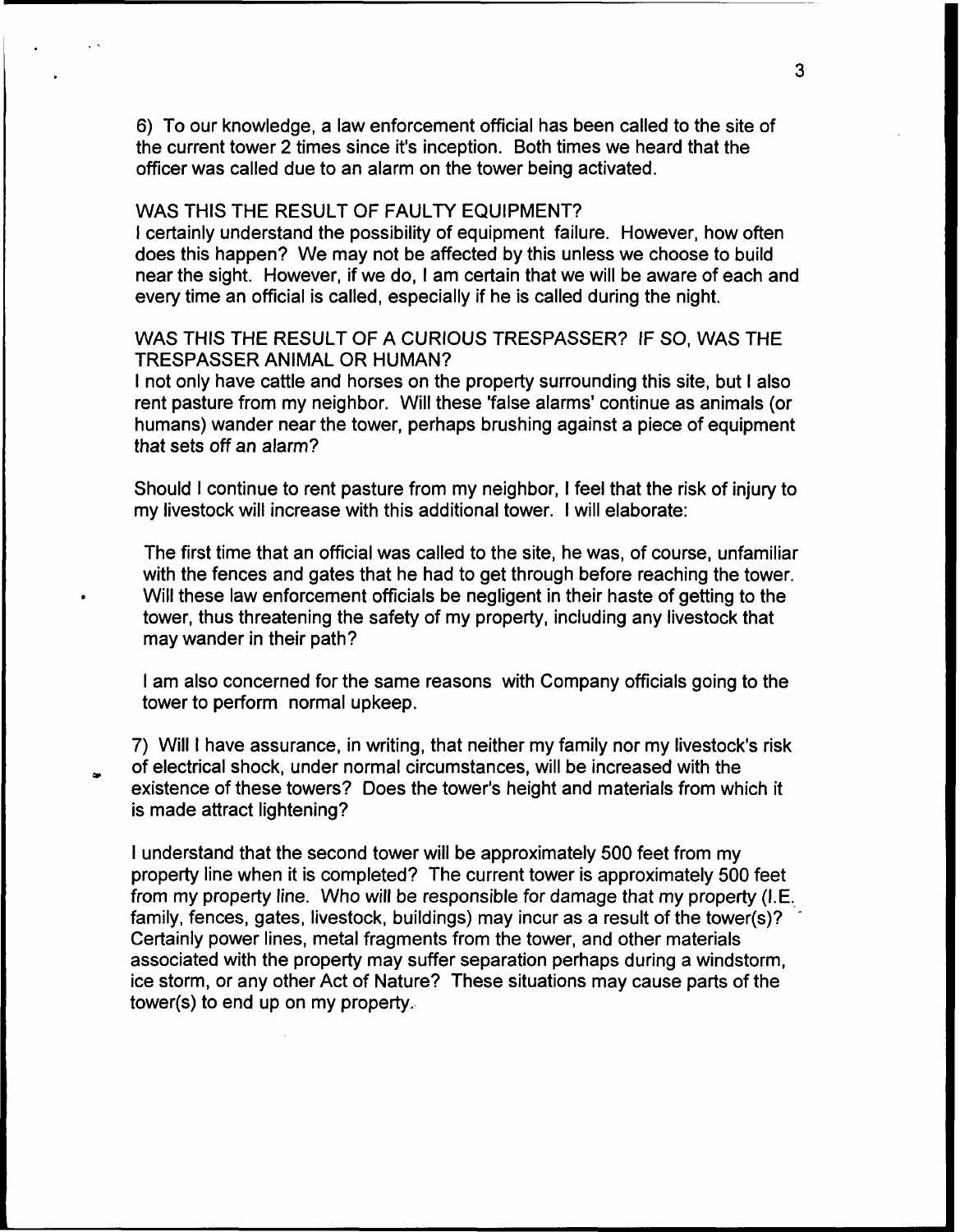8) It has been brought to my attention that recent studies have proven that electrical power plants can cause health hazards. Those who reside within a close proximity to these structures are at the greatest risk. What assurance can be provided to me and my family that we will not be harmed in any way by such a tower? Even though we may be assured that current studies prove that this is not the case with cellular radio telecommunications towers, what about the studies that are concluded years from now?

9) The tower will greatly decrease the property value of my land. All of the factors explained in this letter may deter the chances of me finding an interested buyer for my property. Should <sup>I</sup> choose to sell any of my property adjacent to this tower, any sensible, prospective buyer will certainly see these deterrents. For lack of a better statement, it is simply unfair that <sup>I</sup> will suffer the consequences of my neighbor's 'good fortune'.

<sup>I</sup> suppose that the owner of this land assumed that there was no opposition to the first tower, as he did not hear of any from me through your company. Which brings me to my last and most important point, Why was <sup>I</sup> not notified in writing of the construction of the first tower? It's existence has not only caused problems for myself as a land owner; but, personal indifferences between myself and my neighbor have also erupted,

These indifferences have affected the once valued relationship between my family and our neighbor. Situations such as this make it difficult to instill in (our) children the importance of a sound, strong relationship of any kind. Preventing disagreements between people is something that more of us should concern ourselves with.

Some may even argue that this issue has been 'blown out of proportion'. It is my opinion, however, that with the onset of a new generation, the reality of the extinction of personal and/or family values, is sadly evident. Furthermore, in today's society, we are not only seeing the latter, but we are also forced to deal with the destruction of the family farm.

Don't misunderstand me -- technology is a necessary and exciting part of life. Without it, some aspects of both of my jobs would be gruesome! However, I feel that few would disagree with the statement that "construction of any kind is an ever present threat to the natural beauty of our land". It saddens me that more people are not concerned with these types of issues. The very issue that has made this letter a necessity is physical proof of my argument.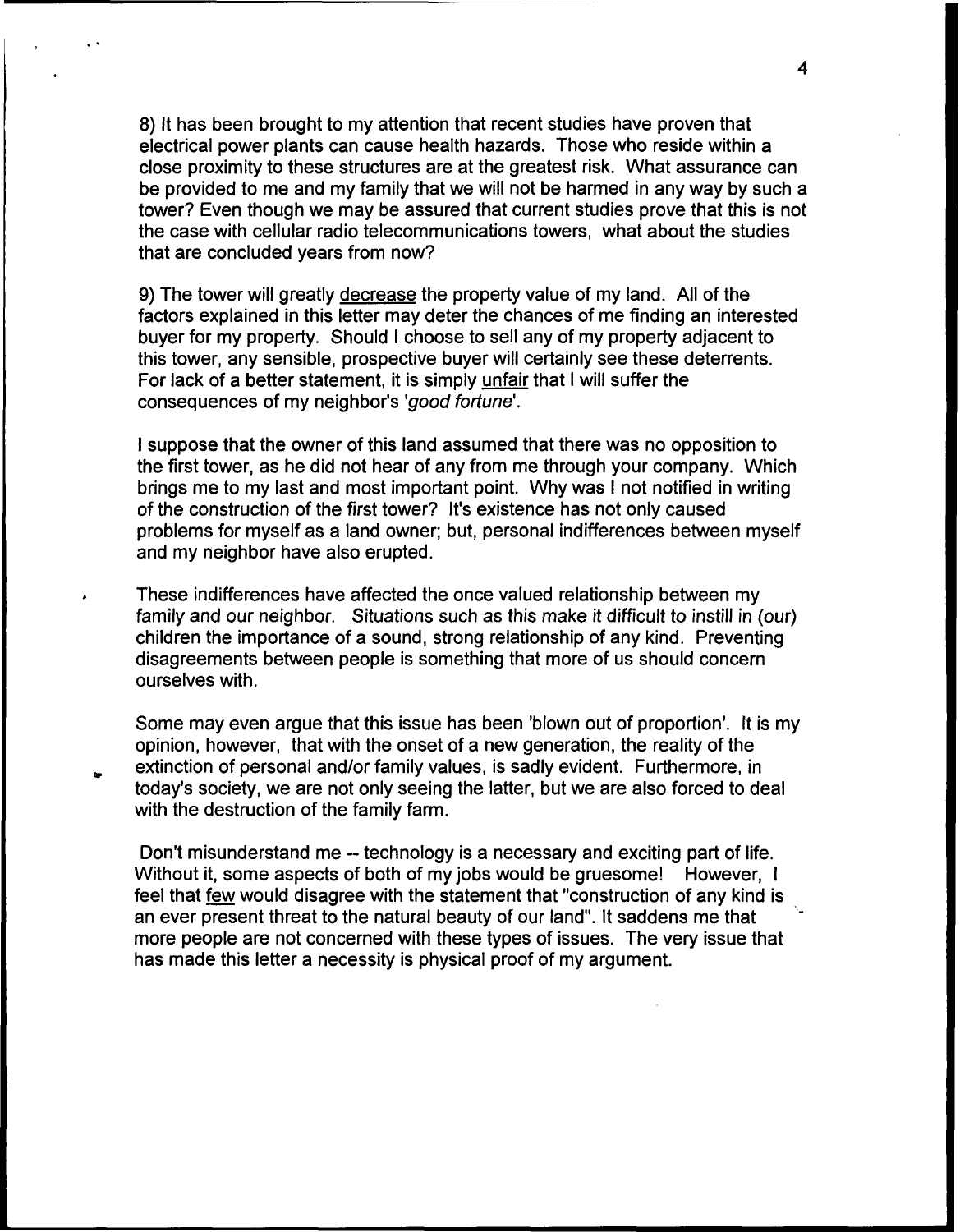<sup>I</sup> am an advocate of the preservation of the land and of the environment. This is evident by 2 facts:

1) eighty percent of the 51 acres effected by this proposal are currently covered in trees. <sup>I</sup> have no plans whatsoever of making any major changes that would effect the face of my land.

2) you may be aware that farmers are required by agricultural laws to sow a 'cover crop' on the ground where they have grown tobacco. I would, without a doubt, continue this ritual, even if it were no longer required.

The prevention of land erosion is another important factor that should be addressed. Even though my dream of owning the land effected by this proposal may still become a reality, why would <sup>I</sup> still be interested? <sup>I</sup> was told that the Company would do everything possible to prevent such erosion. To date, this task has not been completed to my satisfaction. Lack of thoroughness in this area is actively effecting the area. Grass that was destroyed during the initial construction has not grown back to it's original state. Ditches and ruts that were not a part of the area before construction began, are now clearly visible. (I have livestock that graze on land directly around the tower, as well as around the road that was built that leads up to the tower. This explains why <sup>I</sup> am aware of the present state of the area.) These things were largely affected by the fact that the first tower was constructed during inclement of weather conditions. <sup>I</sup> understand that a deadline probably had to be met; however, it appeared that no consideration concerning this matter was addressed. The possibility of erosion will effect future land owners more than the current land owner, as the evidence of erosion becomes more visible with the passing of time.

Not only <sup>I</sup> am standing up for what <sup>I</sup> believe in, but <sup>I</sup> am trying to do what <sup>I</sup> can in preserving the future of all children. Without a) fertile land, b) land that is accessible to building a home, c) land to pass to our children, what kind of a future will they have?

<sup>I</sup> am concerned that all of the problems existing now with one tower will more than double with the addition of a second tower.

You may be tempted to say that I am simply out of luck and will have to deal with this situation as best <sup>I</sup> can. However, after much thought and many sleepless nights, <sup>I</sup> intend to instigate my next course of action. This action is to pursue legal assistance. This assistance will largely be sought due to the fact that <sup>I</sup> was not notified in writing of my neighbors intent of the existing tower, along with the possibility of the second tower. <sup>I</sup> obviously have that legal right to be so notified as you stated in your letter to me dated January 15.

 $\ddot{\cdot}$